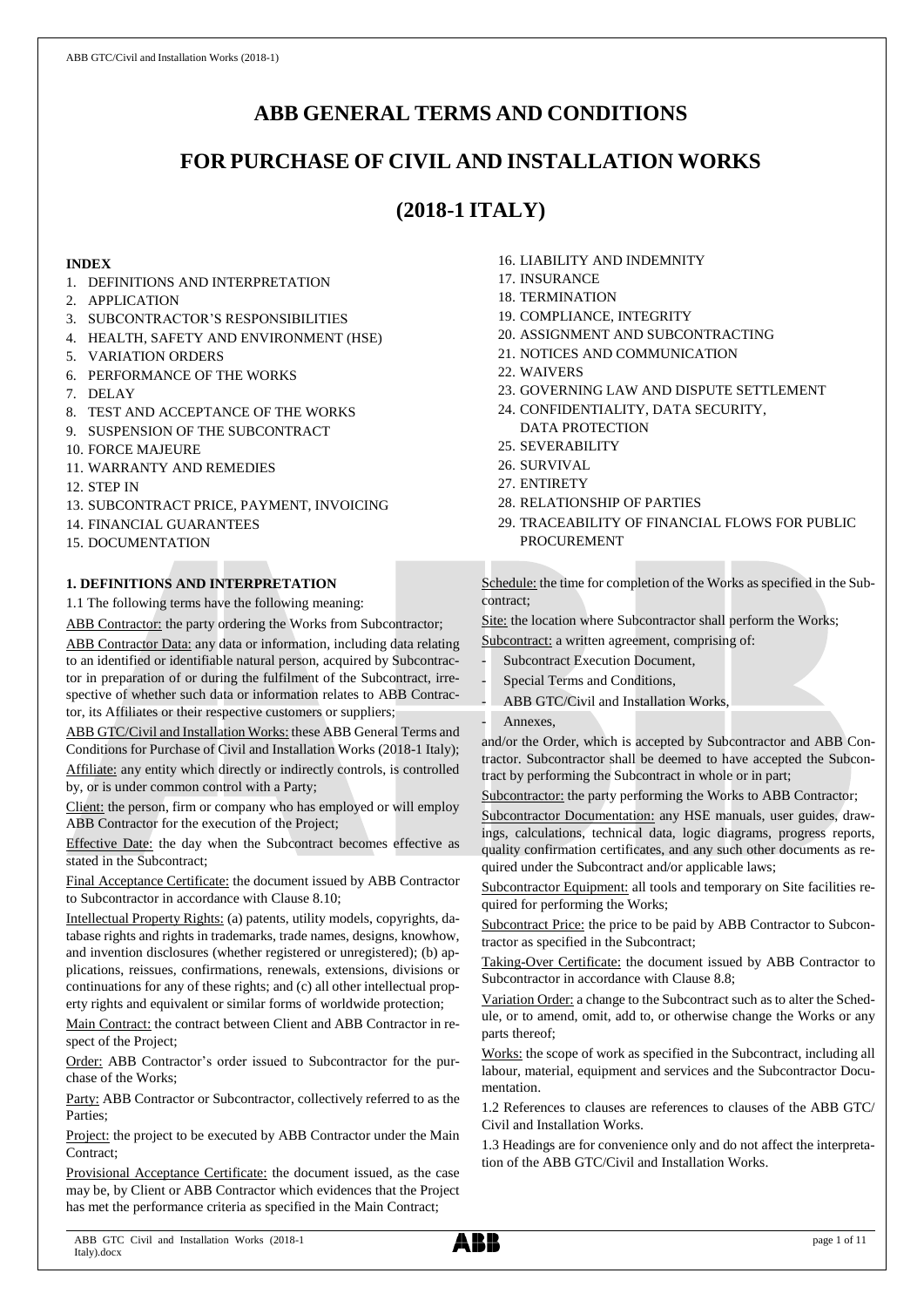#### **2. APPLICATION**

2.1 The Subcontract, including the ABB GTC/Civil and Installation Works, shall be the exclusive terms and conditions which shall govern the contractual relationship between ABB Contractor and Subcontractor.

2.2 No terms or conditions delivered with or contained in Subcontractor's quotations, acknowledgements, acceptances, specifications or similar documents shall form part of the Subcontract, and Subcontractor waives any right which it might have to rely on such terms or conditions.

2.3 Any amendments to the Subcontract shall be agreed in writing.

# **3. SUBCONTRACTOR'S RESPONSIBILITIES**

3.1 Subcontractor shall perform the Works:

3.1.1 in accordance with the applicable laws and regulations, including but not limited to statutes, ordinances, permits or approvals (collectively the Applicable Laws) of any federal, state, local or other authority or labour union applicable to the Works, and shall keep ABB Contractor indemnified against all penalties and liabilities for non-compliance with any such Applicable Laws. To the extent that such regulations are advisory rather than mandatory, the standard of compliance to be achieved by Subcontractor shall be in compliance with generally accepted best practice of the relevant industry. The Schedule and the Subcontract Price may be adjusted to take account of any increase or decrease in cost or delay resulting from a change in the Applicable Laws which materially affects Subcontractor in the performance of its obligations under the Subcontract, provided however that adjustments relevant to the performance of the Works are obtained by ABB Contractor from Client under the Main Contract;

3.1.2 in accordance with the Subcontract and ABB Contractor instructions;

3.1.3 free from defects and from any rights of third parties;

3.1.4 on the dates specified in the Schedule;

3.1.5 as per bill of quantities specified in the Subcontract; and

3.1.6 by skilled, experienced and competent engineers, foremen and labour, hired in numbers necessary for the proper and timely performance of the Works.

3.2 Subcontractor shall not substitute or modify any of the Works or make any changes to the Works without ABB Contractor's prior written approval.

3.3 Subcontractor shall carry out and be responsible for the Works. If during the approval procedure ABB Contractor/Client requires any modifications of the submitted design in the frame of the completeness and functionality of the Works, such modifications shall be deemed included in the Subcontract Price. Subcontractor shall prepare drawings, calculations, patterns, models, and other Subcontractor Documentation in sufficient detail to meet all Applicable Laws and regulatory approvals and to provide ABB Contractor and Client and other persons concerned with sufficient information to install, maintain and otherwise use the Works.

3.4 Subcontractor shall satisfy itself as to all specifics of the Site and all other aspects of the Project insofar as they affect the Works or the performance of the Subcontract. Subcontractor shall also satisfy itself as to the means of access to the Site, the accommodation and telecommunication equipment which may be required, the extent and nature of work, which specific kind of labour, material, equipment and services are required and available for performing the Works and whether Subcontractor has reasonably considered all such aspects in the Subcontract Price, including but not limited to temporary power and water supply and sufficient storage area, for which Subcontractor shall be responsible.

3.5 Subcontractor's failure to examine the Site or obtain information required shall not relieve Subcontractor neither from the responsibility of estimating properly the costs of performing the Works, nor from the responsibility for additional costs arising out of or in connection with

such omission, nor from the responsibility for the performance of the Subcontract. Neither ABB Contractor nor Client assumes any responsibility whatsoever concerning the sufficiency or accuracy of such investigations, the records thereof, or of any interpretations set forth. Neither ABB Contractor nor Client offers any guarantee or warranty, either expressed or implied, that the conditions indicated by such investigations, or the records thereof, are representative of conditions existing throughout the Site. Subcontractor understands and expressly acknowledges that unforeseen developments may occur and that conditions different from those indicated may be encountered.

3.6 Subcontractor is deemed to have examined and taken into consideration all relevant conditions, risks, contingencies, legal requirements, necessary schedules, drawings and plans and all other circumstances which may affect the performance of the Works or its obligations under the Subcontract, and to have obtained all additional information and details which Subcontractor requires for the performance of the Subcontract. ABB Contractor shall not bear any costs or losses due to Subcontractor's failure to obtain such information.

3.7 Subcontractor shall give all notices and obtain and pay for all permits, visas, licenses and fulfil all other requirements necessary for performing the Works.

3.8 Subcontractor shall hire and provide sufficient number of competent, experienced and/or certified personnel for the performance of the Works. Subcontractor shall hire competent representatives to supervise the provision of the Works at Site and shall give notice to ABB Contractor about the names of such representatives. Upon ABB Contractor's request Subcontractor shall remove forthwith any person who, in the opinion of ABB Contractor, misconducts or is incompetent or negligent. Any person so removed shall be replaced within fifteen (15) calendar days by a competent substitute. Subcontractor shall bear all costs relating to such removal.

3.9 Subcontractor shall have available all Subcontractor Equipment and shall not remove such Subcontractor Equipment from Site without ABB Contractor's prior written approval.

3.10 Subcontractor shall access the Site only with ABB Contractor's prior written approval. ABB Contractor shall grant Subcontractor access to the respective portions of the Site (as may be required in accordance with the Schedule) to enable Subcontractor to perform its obligations under the Subcontract. Subcontractor shall not carry out any work activity on Site without ABB Contractor first reviewing Risk Reduction and Method Statement specified in Clause 4.1.

3.11 Subcontractor shall pay and be responsible for the suitability and availability of access routes to the Site as well as for any special or temporary rights of way required for access to the Site and performance of the Subcontract. Subcontractor shall take precautions to keep all public or private roads or tracks clear of any spillage or droppings from its traffic. Subcontractor shall immediately clear all such spillage or droppings at its expense.

3.12 Subcontractor bears the risk of loss of or damages to the Works until issuance of the Provisional Acceptance Certificate or six (6) months from issuance of the Taking-Over Certificate, whichever occurs first. Notwithstanding the foregoing, Subcontractor shall be responsible for any loss of or damages to the Works caused by Subcontractor thereafter.

3.13 Subcontractor shall properly cover up and protect until issuance of the Taking-Over Certificate any portion of the Works which is exposed to loss or damage due to weather or other causes and shall take every reasonable precaution to protect such portion of the Works.

3.14 Subcontractor shall co-operate with ABB Contractor to schedule and perform the Works so as to avoid conflict or interference with work performed by other parties at Site.

3.15 If the performance of the Works depends on provision of equipment or execution of works by ABB Contractor, Client or third parties, Subcontractor shall, prior to proceeding with the affected part of the

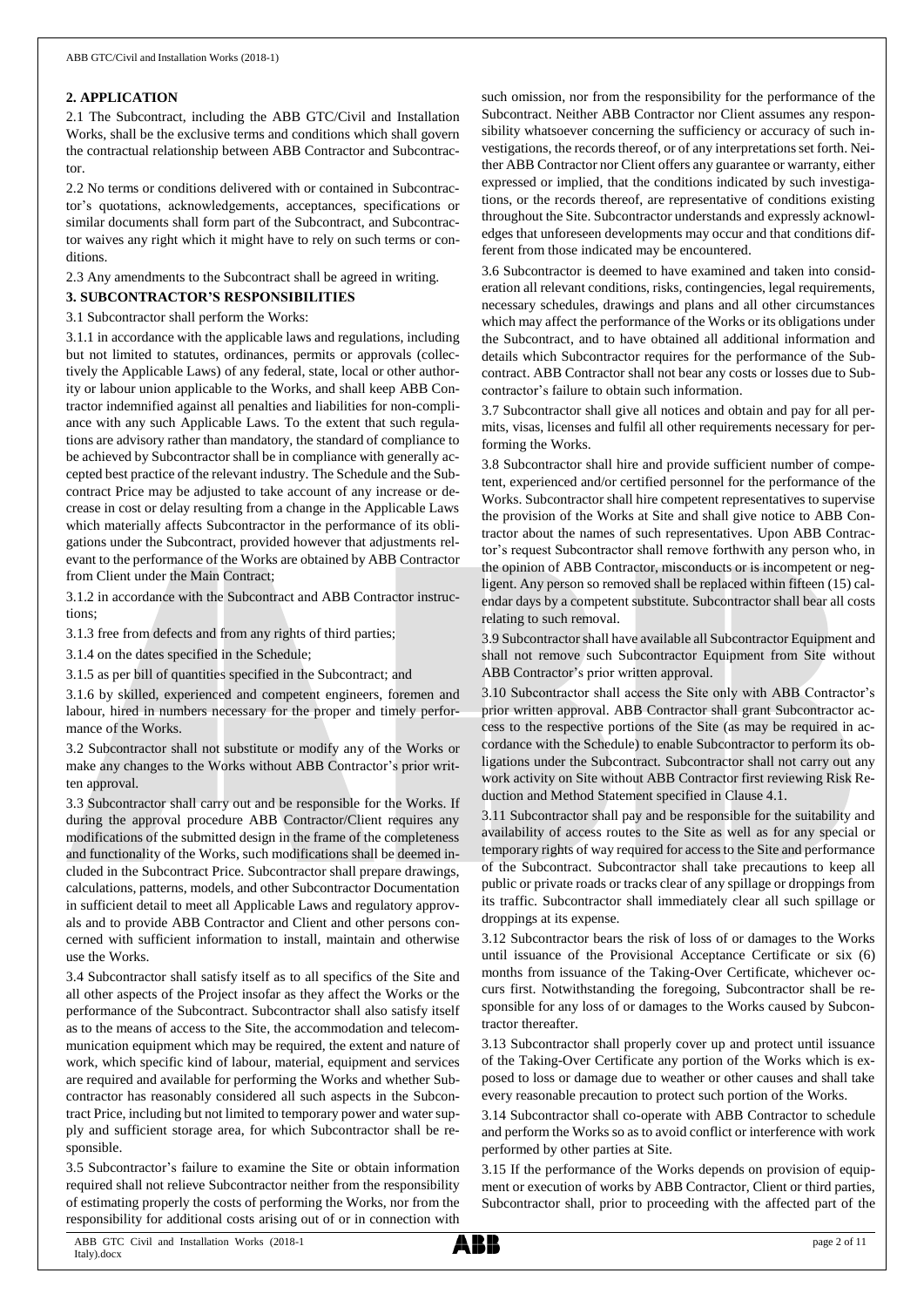Subcontract, promptly report in writing to ABB Contractor any apparent discrepancies or defects in equipment or execution of work or material. Otherwise such equipment or execution of works shall be deemed accepted by Subcontractor.

3.16 Subcontractor shall be responsible for handling of materials and equipment supplied by ABB Contractor. This includes unloading and loading at the Site stores, store keeping and transportation within the Site. Subcontractor shall at its own expense provide store buildings and fence around the storage area and maintain a suitable store recording system. The stores shall be open at all times for inspection by ABB Contractor or Client. Upon arrival of materials or equipment on Site, Subcontractor shall perform an inspection and record any defects and deficiencies on the receipt, otherwise, materials and equipment shall be deemed received in good order and condition. From this moment such materials and equipment shall be deemed handed over and in the custody of Subcontractor. Any loss or damage shall be immediately reported to ABB Contractor. Subcontractor shall be responsible for the security measures at Site and bears the risk of loss or damage of anything brought to Site by Subcontractor, and all material and equipment unloaded by Subcontractor.

3.17 Upon ABB Contractor's request, Subcontractor shall remove without undue delay any material, equipment, scaffolding, debris etc. arising from the performance of the Works.

3.18 Before issuance of the Taking-Over Certificate, Subcontractor shall clean the Site to the satisfaction of ABB Contractor.

3.19 If any portion of the Works is covered or otherwise made inaccessible contrary to the request of ABB Contractor or to the Subcontract, such portion shall, upon request of ABB Contractor, be uncovered for ABB Contractor's inspection and thereafter be covered again, all at Subcontractor's costs. If any portion of the Works has been covered or otherwise made inaccessible which ABB Contractor has not specifically requested to inspect prior to being covered, ABB Contractor reserves the right to inspect and Subcontractor shall uncover such Work. If such Work is found to be in accordance with the Subcontract, the reasonable direct costs of uncovering and covering shall, after issuance of a Variation Order, be to the account of ABB Contractor. If such Work is found not to be in accordance with the Subcontract, Subcontractor shall bear such costs.

3.20 Subcontractor shall be responsible for any activities performed by its employees in relation to the Subcontract. In particular:

3.20.1 Subcontractor assumes full and exclusive responsibility for any occupational accident or disease occurred to its employees in relation to the Subcontract;

3.20.2 the Parties agree that the Subcontract does not imply any employment relationship between ABB Contractor and Subcontractor, or between ABB Contractor and Subcontractor's employees assigned to the performance of the Subcontract. ABB Contractor shall remain free of any responsibility or liability for labour, social security or taxes with respect to Subcontractor and its employees assigned to the performance of the Subcontract;

3.20.3 Subcontractor shall hire in its own name all employees required to perform the Subcontract, who shall under no circumstances act as ABB Contractor's employees;

3.20.4 Subcontractorshall be solely and exclusively responsible for any claims and/or lawsuits filed by its employees and shall, without limitation, defend, indemnify and hold harmless ABB Contractor from any claim, proceeding, action, fine, loss, costs, damages and expenses arising out of or relating to any such claims and/or lawsuits, and any noncompliance with Applicable Laws. Subcontractor undertakes to appear in court at its own costs if requested by ABB Contractor, acknowledging its status as sole and exclusive employer, and to provide ABB Contractor with all requested documentation necessary to ensure proper legal defence of ABB Contractor in court;

3.20.5 ABB Contractor is authorized to make any payments due to Subcontractor's employees performing the Subcontract, in order to avoid

lawsuits, liens or encumbrances. Such payments may be made through withholding Subcontractor's credits, offsetting or in any other way. Subcontractor shall provide any support requested by ABB Contractor with regard to such payments and indemnify ABB Contractor for any payments made.

## **4. HEALTH, SAFETY AND ENVIRONMENT (HSE)**

4.1 Subcontractor shall comply and ensure compliance by any of its employees with all (i) applicable laws, industry standards and good engineering practice relating to health, safety and environment, personnel and the Works and Site (collectively referred to as HSE Applicable Laws), (ii) ABB Code of Practice for Safe Working, Project HSE Plan, Risk Evaluation and Management, Risk Reduction and Method Statement, List of HSE Specifications, (iii) ABB Contractor's and Client's instructions concerning HSE at Site, foregoing (i) to (iii) collectively referred to as HSE Requirements, as specified in the Special Terms and Conditions.

4.2 Subcontractor's compliance with HSE Requirements requires the active participation of all levels of Subcontractor's management and supervision. Subcontractor shall appoint and keep assigned during the entire performance of the Works certified HSE Manager and Site Manager, who are to be approved by ABB Contractor. Upon Effective Date, Subcontractor shall provide evidence to ABB Contractor of the HSE Manager's and Site Manager's professional HSE certification accredited by a reputable industry body. The HSE Manager and Site Manager shall have responsibility and authority for co-ordinating implementation of the Project HSE Plan. The HSE Manager and Site Manager shall have a direct line of communication to ABB Contractor's representative.

4.3 Subcontractor shall allocate sufficient and qualified HSE resources to satisfy its obligations with regard to HSE. Resources allocation shall be reviewed periodically by Subcontractor and shared with ABB Contractor to ensure HSE Requirements can be met. Subcontractor shall ensure that all its personnel working on Site have received relevant training and introduction before being allowed to work on Site. Subcontractor shall have qualified HSE engineers, officers and advisors at senior level to support the line management throughout the entire performance of the Works. Subcontractor shall immediately remove from Site any person who, in ABB Contractor's opinion, fails to comply with any HSE Requirements.

4.4 Regular HSE meetings shall be held between ABB Contractor and Subcontractor personnel as per a meeting schedule to be agreed upon, and upon reasonable ABB Contractor request. Subcontractor shall also hold regular HSE meetings involving line management and employees' representatives. The minutes of all the meetings shall be recorded and be available promptly for review by ABB Contractor upon written request. In addition to these regular meetings, ad-hoc meetings shall be organized by Subcontractor, for specific design, construction or installation issues, to address risk identification and risk assessment related to the activity and/or related to the potential consequence on the Project.

4.5 Subcontractor shall perform daily monitoring of Site activities by Site supervisory personnel as an integral part of the Works. Informal daily Site tours shall be conducted regularly during each shift to ensure all activities comply with the agreed method statement as referred to in the Special Terms and Conditions. Subcontractor shall actively participate in all ABB HSE forums, meetings, inspections and initiatives.

4.6 Subcontractor shall be solely responsible for the health and safety of all its employees at Site and shall immediately advise ABB Contractor and the relevant authority, if so required, of the occurrence of any accident, incident or near-miss on or about the Site or otherwise in connection with the performance of the Works. Within twenty four (24) hours after the occurrence of any such accident, incident or near-miss, Subcontractor shall furnish ABB Contractor with a written report, which shall be followed within fourteen (14) calendar days by a final report. Subcontractor shall also provide such a report to the appropriate

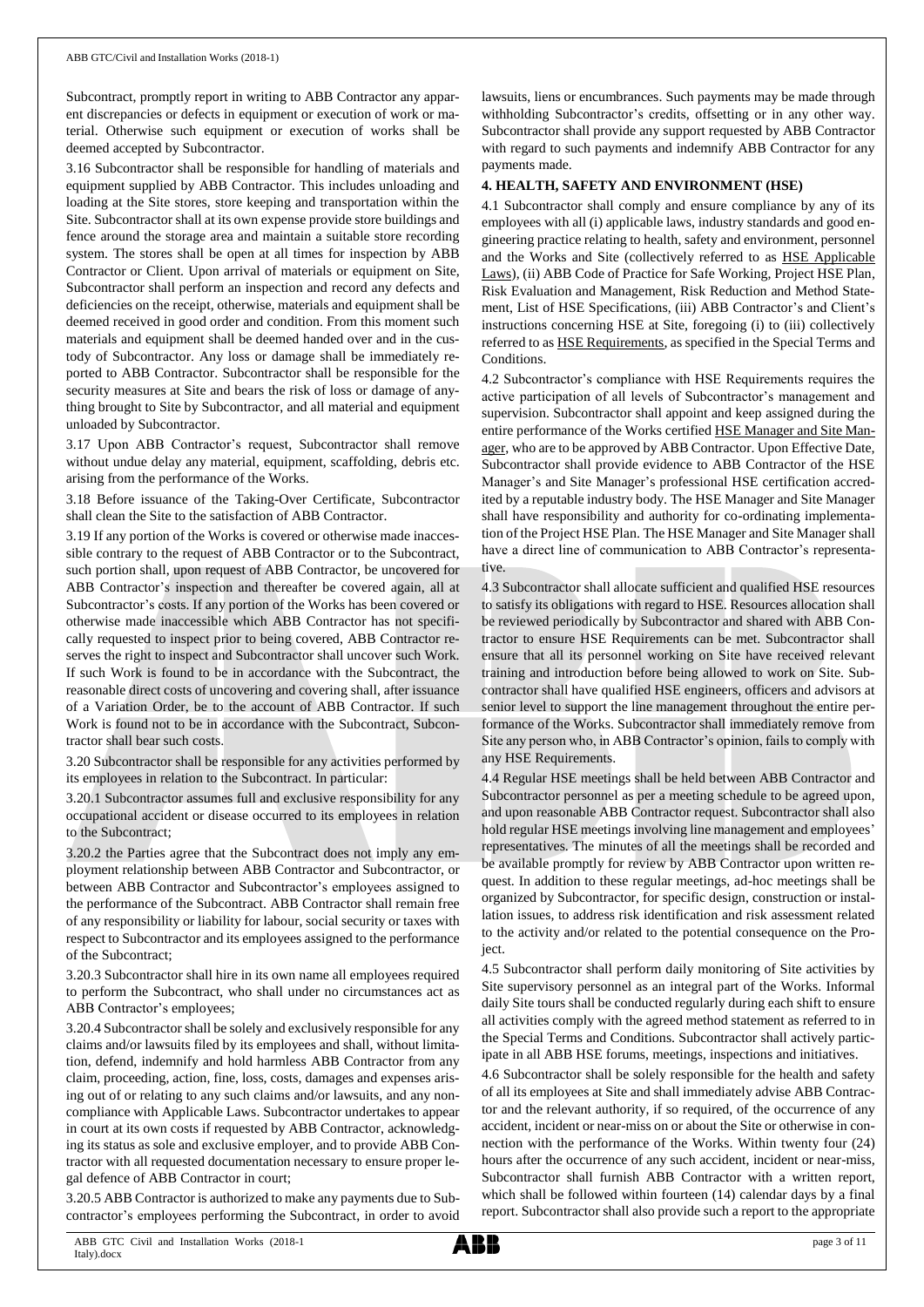authority when required. This procedure shall not relieve Subcontractor from the full responsibility to protect persons, environment and property, and from any of its liabilities.

4.7 Subcontractor shall, if requested by ABB Contractor, perform medical examination of its employees prior to arrival on Site and provide ABB Contractor with the results of such examination, unless such provision would violate Applicable Laws. ABB reserves the right for medical reasons to deny Subcontractor's personnel access to Site.

4.8 Subcontractor shall maintain the whole area of its operations in a clean, tidy and safe condition and arrange all items necessary for providing the Works in an orderly manner. Any rubbish, waste material, debris, etc. generated from providing the Works shall be systematically cleared off the working areas and Subcontractor shall be responsible for disposing material in accordance with HSE Applicable Laws and other regulations. In addition, any such substance or material that could cause damage or harm to the environment shall be stored, transported, treated and removed to, at and from the Site in the most environmental friendly way possible and in accordance with HSE Applicable Laws and other regulations. Subcontractor shall also clear all its items constituting a fire hazard from Site. If Subcontractor fails to immediately comply with written instructions to clear materials, ABB Contractor shall clear such materials at Subcontractor's risk and expense.

4.9 Subcontractor shall notify ABB Contractor of all hazardous materials (as such term is defined in HSE Applicable Laws or other regulations) which are contained in the Works. Subcontractor shall furnish ABB Contractor with copies of all applicable material safety data sheets and provide any appropriate special handling instructions for the Works no later than ten (10) calendar days prior to the provision of the Works.

4.10 Subcontractor shall communicate in time to ABB Contractor its audits and inspections plan, in order to allow ABB Contractor to participate in its audits and inspections if ABB Contractor wishes so. In addition, ABB Contractor shall have the right to carry out its own HSE audits at Site during all phases of the Works to assess Subcontractor compliance with the HSE Requirements. Subcontractor shall provide all relevant resources, documentation and assistance as required by ABB Contractor to perform such audits.

4.11 ABB Contractor shall have the right to request Subcontractor to suspend the performance of the Subcontract or any part thereof, including postponing the provision of Subcontractor's work, for such times and in such manner as ABB Contractor considers necessary (i) for proper HSE in the execution of Subcontractor's work or (ii) due to any default by Subcontractor with HSE Requirements, in which case Subcontractor shall bear all costs and be liable for the delay arising from such suspension. Without prejudice to any other rights or remedies to which ABB Contractor may be entitled, ABB Contractor shall have the right to terminate the Subcontract in accordance with Clause 18.2.

4.12 Subcontractor shall ensure that its subcontractors are subject to and comply with the same obligations and HSE Requirements as applicable to Subcontractor.

## **5. VARIATION ORDERS**

5.1 ABB Contractor may issue, using the form provided in the Annexes, Variation Orders to Subcontractor in order to alter the Schedule, or to amend, omit, add to, or otherwise change the Works or any parts thereof. Subcontractor shall carry out such Variation Orders only upon receipt of a written Variation Order and continue to be bound by the provisions of the Subcontract. The value of each Variation Order shall then be added to or deducted from the Subcontract Price, as appropriate and specified in Clause 5.2. The Variation Order shall, as the case may be, express the amount of time by virtue of which the Schedule shall be shortened or extended.

5.2 Payments or credits for any Variation Order shall be calculated in accordance with the following order: (i) agreed unit price list as defined in the Subcontract, (ii) lump sum to be agreed between ABB Contractor

and Subcontractor, (iii) on a time and material basis or, (iv) if necessary, as a combination of these methods. If the agreed unit price list does not cover the subject matter of the Variation Order, an additional price shall be determined by ABB Contractor on the basis of prices in the list for similar goods, and added to the unit price list.

5.3 Variations requested by ABB Contractor in a reasonable time period shall not entitle Subcontractor to an extension of time for performance of its obligations.

5.4 If Subcontractor believes that any order, request, act or omission of ABB Contractor constitutes a change to the Subcontract, Subcontractor shall within five (5) calendar days of such order, request, act or omission forward a written proposal for a Variation Order in respect of such change to ABB Contractor. Subcontractor shall not be entitled to additional compensation in respect of costs and/or time incurred, unless ABB Contractor issues a Variation Order as a result of Subcontractor's proposal and Subcontractor complies with the notice provisions of this Clause.

5.5 Subcontractor shall not postpone or delay the performance of a Variation Order on the grounds of dispute, or that it is subject to acceptance by Subcontractor, or agreeing to the value amount, or time extension to Schedule.

# **6. PERFORMANCE OF THE WORKS**

6.1 Subcontractor shall perform the Works and meet the Schedule as specified in the Subcontract. Partial performance is not accepted unless confirmed or requested by ABB Contractor in writing.

6.2 Subcontractor shall submit for ABB Contractor's approval a detailed execution plan (including agreed milestones and activities with duration and planned resources as specified in the Subcontract) for the performance of the Subcontract and shall assist and cooperate with ABB Contractor in all respects of scheduling and planning.

6.3 Unless requested otherwise, Subcontractor shall at least weekly in the form requested by ABB Contractor, report the status of the Works. The report shall provide a statement regarding the timely performance of the Works (including photos), bill of quantities managed during that month and bill of quantities to be managed during the next month, and steps proposed for expediting whenever required. The report shall also show the numbers and categories of workers assigned to defined activities as well as the numbers and categories of machinery and equipment at Site. Subcontractor shall anticipate that the Works may be interfered with or incidentally delayed from time to time due to concurrent performance of work by others. The report shall be provided to ABB Contractor within five (5) calendar days from the end of the month covered by the report. If the performance of any Works is behind the Schedule, Subcontractor shall submit in writing a recovery plan specifying its activities for reaching compliance with the Schedule. Upon ABB Contractor's request, Subcontractor shall provide all information regarding the performance of the Works. ABB Contractor reserves the right to withhold payments under the Subcontract if Subcontractor fails to submit any reports.

6.4 Subcontractor shall provide no later than at the time of acceptance of the Subcontract the customs tariff numbers of the country of consignment, and the countries of origin for all Works. For controlled Works, the relevant national export control numbers must be indicated and, if the Works are subject to U.S. export regulations, the U.S. Export Control Classification Numbers (ECCN) or classification numbers of the International Traffic in Arms Regulations (ITAR) must be specified. Proofs of preferential origin as well as conformity declarations and marks of the country of consignment or destination are to be submitted without being requested; certificates of origin upon request.

## **7. DELAY**

7.1 If Subcontractor does not comply with the Schedule, ABB Contractor reserves the right to instruct Subcontractor in writing to expedite its performance. Subcontractor shall take such measures as instructed by ABB Contractor for acceleration of progress so as to complete the performance of the Works, or the relevant part thereof, according to

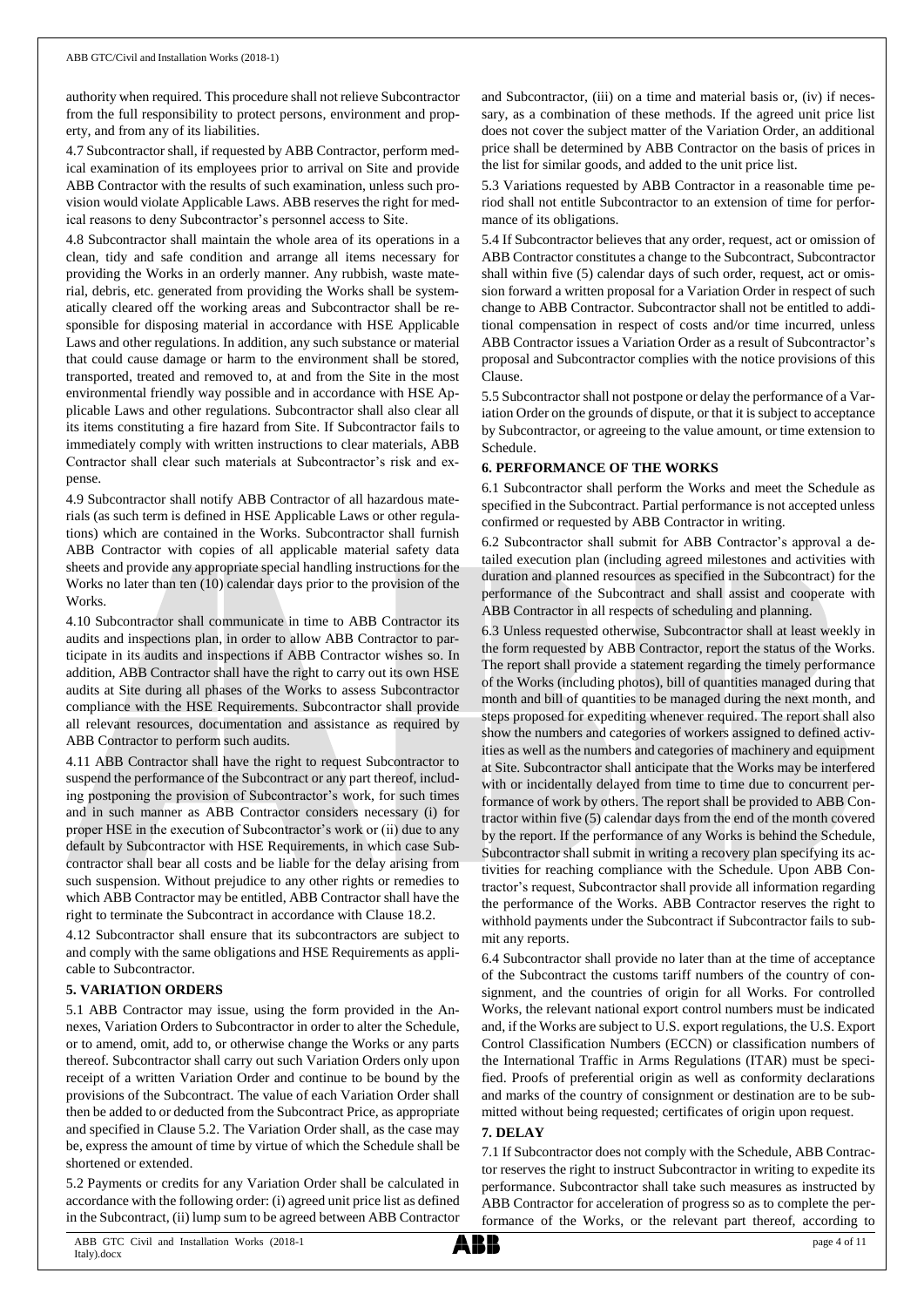Schedule. Subcontractor shall not be entitled to any additional payment for taking such steps to meet the Schedule. Subcontractor shall notify ABB Contractor in writing within twenty-four (24) hours of the occurrence and cause of any delay and make every effort to minimise or mitigate the costs or the consequences of such delay.

7.2 If Subcontractor fails to perform the Works according to Schedule, Subcontractor shall pay liquidated damages to ABB Contractor as for the rate specified in the Subcontract. Subcontractor shall pay the liquidated damages upon written demand or upon receipt of an invoice from ABB Contractor. ABB Contractor reserves the right to deduct the amount of liquidated damages from any payments due or which may become due to Subcontractor, or from Subcontractor's financial guarantees, without prejudice to any other recovery method. Payment of liquidated damages shall not relieve Subcontractor from any of its obligations or liabilities under the Subcontract.

7.3 If the delay in providing the Works is such that ABB Contractor is entitled to maximum liquidated damages and if the Works are still not performed, ABB Contractor may in writing demand performance of the Works within a final reasonable period (not less than one week).

7.4 If Subcontractor does not perform the Works within such final period, ABB Contractor reserves the right to:

7.4.1 terminate the Subcontract pursuant to Clause 18 (Termination);

7.4.2 refuse any subsequent performance of the Works;

7.4.3 recover from Subcontractor any costs and expenses reasonably incurred by ABB Contractor in obtaining the Works in substitution from another subcontractor; and/or

7.4.4 claim, in addition to liquidated damages under Clause 7, damages for any costs, losses, expenses and liquidated damages incurred by ABB Contractor which are attributable to Subcontractor's delay.

7.5 ABB Contractor shall also have the right to terminate the Subcontract by notice in writing to Subcontractor if it is clear from the circumstances that a delay in providing the Works will occur which under Clause 7 would entitle ABB Contractor to maximum liquidated damages.

## **8. TEST AND ACCEPTANCE OF THE WORKS**

8.1 Subcontractor shall perform tests as required in the Special Terms and Conditions, and any other tests required to meet regulations, codes and standards or deemed necessary by ABB Contractor to verify that the Works comply with the Subcontract.

8.2 At any time prior to completion of the Works, ABB Contractor and/or Client's nominee may at its own discretion (i) inspect the Works upon providing reasonable notice, and/or (ii) test the Works, or any parts or materials thereof.

8.3 If such inspection or test give ABB Contractor reason to believe that the Works do not comply or are unlikely to comply with the Subcontract, ABB Contractor will inform Subcontractor and Subcontractor shall immediately take any action necessary to ensure compliance with the Subcontract. In addition Subcontractor shall carry out such necessary additional inspection or testing at Subcontractor's costs, and bear ABB Contractor's and Client's costs of attending such additional inspection and testing of the Works.

8.4 Subcontractor shall prepare and transfer to ABB Contractor within fifteen (15) calendar days from the Effective Date a detailed schedule of all tests, including a drawing showing the test arrangement stating all instruments, equipment to be used, and indicating the estimated dates for the tests. Subcontractor shall furnish all instruments, labour, material and assistance required for inspection and witness of testing of the Works.

8.5 Subcontractor shall inform in writing ABB Contractor at least four (4) weeks in advance when the Works are ready for the agreed inspections and tests.

8.6 The costs of any tests are included in the Subcontract Price.

8.7 If the Works do not pass the tests, the Parties shall prepare and sign a protocol after the acceptance test indicating all relevant test results and the deficiencies and defects preventing ABB Contractor from issuing the Taking-Over Certificate. Subcontractor shall remedy the deficiencies and defects within the shortest time possible, however at the latest by the date in ABB Contractor's Works defect notice.

8.8 ABB Contractor will issue a Taking-Over Certificate when the Site has been cleaned to the satisfaction of ABB Contractor, the Works have passed all applicable tests and Subcontractor has met all obligations under the Subcontract.

8.9 ABB Contractor is entitled to issue the Taking-Over Certificate as a conditional acceptance, despite deficiencies and defects identified during the inspection and testing program. In such case the conditional character and the deficiencies and defects shall be expressly described in the Taking-Over Certificate, and Subcontractor shall remedy these deficiencies and defects within the shortest time possible, however not later than thirty (30) calendar days from the date of the conditional Taking-Over Certificate. ABB Contractor is entitled to withhold any outstanding payments until all deficiencies and defects have been remedied. Should Subcontractor fail to remedy the same within the thirty (30) calendar days' time period, the issued conditional Taking-Over Certificate shall be deemed null and void and ABB Contractor shall – without prejudice to any other rights or remedies it may have at law or under the Subcontract – be entitled (i) to treat the failure as a delay in completion, and (ii) to call any guarantees in its possession. In no event shall the warranty period commence under such conditional Taking-Over Certificate. After all defects and deficiencies have been remedied, the Taking-Over Certificate shall become effective.

8.10 ABB Contractor will issue the Final Acceptance Certificate when all defects and deficiencies have been remedied, Subcontractor has met all obligations under the Subcontract and the warranty period has expired.

8.11 ABB Contractor is entitled to issue the Final Acceptance Certificate as a conditional acceptance, despite deficiencies and defects identified during the inspection and testing program. In such case the conditional character and the deficiencies and defects shall be described in the conditional Final Acceptance Certificate, and Subcontractor shall remedy these deficiencies and defects within the shortest time possible, however not later than thirty (30) calendar days from the date of the conditional Final Acceptance Certificate. ABB Contractor is entitled to withhold any outstanding payments until all deficiencies and defects have been remedied. Should Subcontractor fail to remedy the same within the thirty (30) calendar days' time period, the issued conditional Final Acceptance Certificate shall be deemed null and void and ABB Contractor shall – without prejudice to any other rights or remedies it may have at law or under the Subcontract – be entitled (i) to treat the failure as a delay in performance, (ii) to be compensated by Subcontractor for all costs, damages and losses incurred as a result of these deficiencies and defects, and (iii) to call any guarantees in its possession. After all defects and deficiencies have been remedied, the Final Acceptance Certificate shall become effective.

8.12 No certificate, consent, approval or acceptance by ABB Contractor other than the Final Acceptance Certificate duly signed by ABB Contractor's authorized representatives shall neither be deemed to constitute final approval and acceptance of the Works nor relieve Subcontractor from any of its obligations under the Subcontract.

8.13 Subcontractor shall provide at its own expense sufficient equipment, workmen and services as required to obtain from ABB Contractor the Taking-Over Certificate and the Final Acceptance Certificate. Any extension of time requires written application of Subcontractor (including explanation of the reasons for not complying with the Schedule) and written approval of ABB Contractor.

8.14 ABB Contractor may under circumstances endangering the Works and/or the proper performance of the Subcontract, without any effect on the obligations of either Party under the Subcontract, take possession of any part of the Works at any time and at its own discretion. Such possession shall not constitute acceptance of the Works and shall not

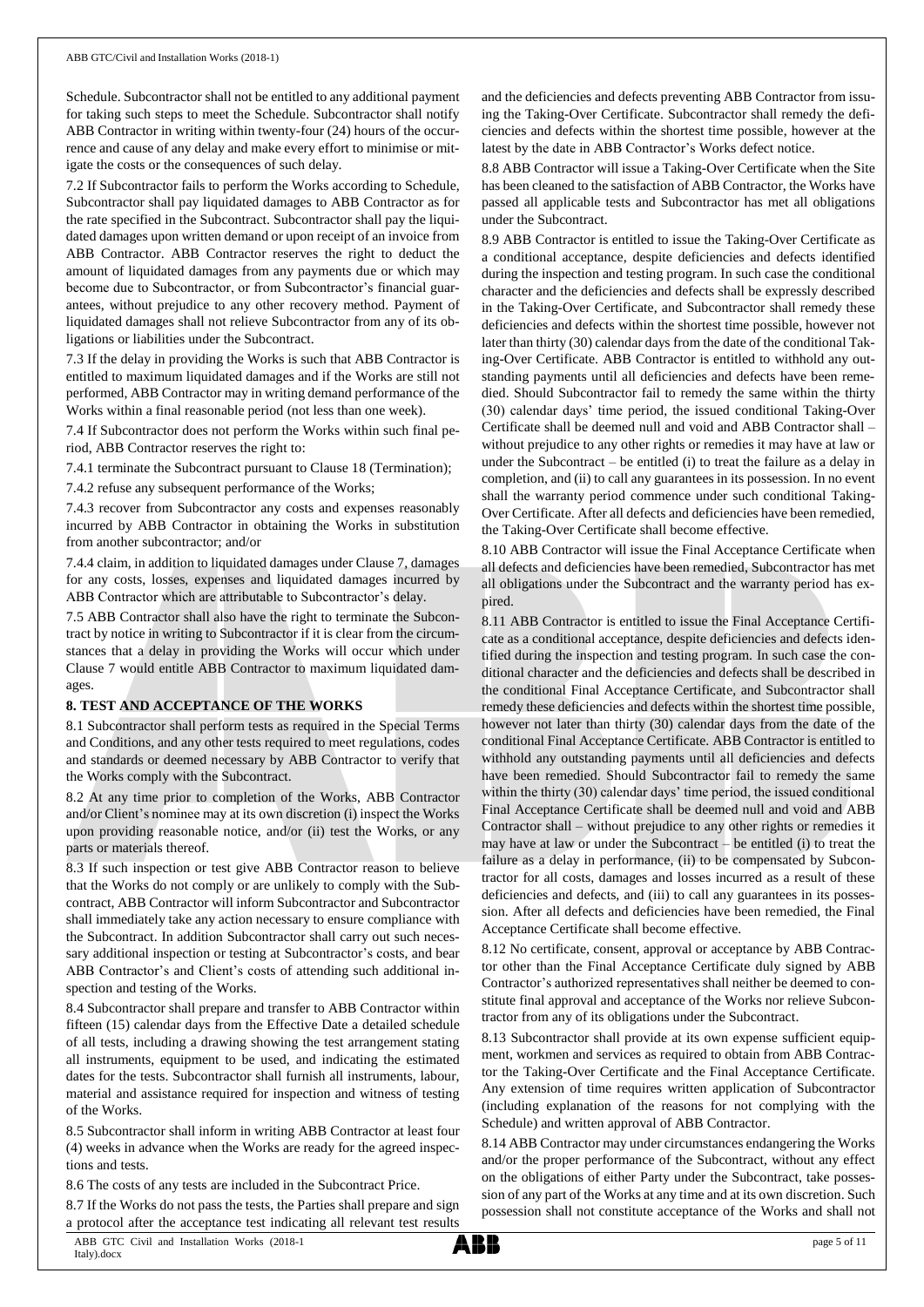relieve Subcontractor of any obligations or liabilities under the Subcontract.

8.15 Subcontractor shall remain fully responsible for the Works compliance with the Subcontract. This applies whether or not ABB Contractor has exercised its right of approval, inspection, testing and/or test sampling and shall not limit Subcontractor's obligations under the Subcontract. For the avoidance of doubt, approval, inspection, testing or test sampling of Works by ABB Contractor shall not exempt Subcontractor from or limit Subcontractor's warranties or liability in any way.

## **9. SUSPENSION OF THE SUBCONTRACT**

9.1 ABB Contractor may at its own discretion suspend performance of the Subcontract at any time for convenience for a period of ninety (90) calendar days in the aggregate without any compensation to Subcontractor. In case the suspension extends beyond ninety (90) calendar days, Subcontractor shall be compensated by ABB Contractor for direct and reasonable costs incurred by such suspension, such as costs of protection, storage and insurance. The agreed time for performance of the Subcontract or the concerned part thereof shall be extended by the time of the suspension.

9.2 If the suspension of the Subcontract is caused or requested by Client, Subcontractor shall be entitled only to a compensation as specified in the Subcontract and to the extent paid by Client.

9.3 Subcontractor shall suspend the performance of the Subcontract or any part thereof, including postponing the performance of the Works, for such times and in such manner as ABB Contractor considers necessary (i) for proper HSE performance, or (ii) due to any default by Subcontractor. Subcontractor shall bear all costs and be liable for the delay arising from such suspension.

9.4 During any suspension Subcontractor shall properly protect, insure and secure the Works.

9.5 Subcontractor shall make every effort to minimise the consequences of any suspension.

9.6 Subcontractor shall not suspend performance of the Subcontract.

# **10. FORCE MAJEURE**

10.1 Neither Party shall be liable for any delay or failure to perform its obligations under the Subcontract if the delay or failure results from an event of Force Majeure, provided that the affected Party serves notice to the other Party within five (5) calendar days from occurrence of such Force Majeure event.

10.2 Force Majeure means the occurrence of any of the following events, provided that they are unforeseeable and beyond the control of the affected Party: flood, earthquake, volcanic eruption, war (whether declared or not), or terrorism.

10.3 The affected Party shall provide continuous updates on status and efforts to resolve the delay, and shall ultimately be entitled to an extension of time only, but no monetary compensation for the delay. Each Party shall use reasonable endeavours to minimise the effects of the Force Majeure event.

10.4 If a Force Majeure exceeds twelve (12) months, either Party may terminate the Subcontract forthwith by written notice to the other Party without liability.

# **11. WARRANTY AND REMEDIES**

11.1 Subcontractor warrants that:

11.1.1 the Works comply with the Subcontract, including but not limited to the specifications stipulated therein and Subcontractor's responsibilities as defined in Clauses 3 and 4;

11.1.2 the Works are fit for the particular purpose of the Project, whether expressly or impliedly made known to Subcontractor in the Subcontract;

11.1.3 the Works comply with good engineering practices;

11.1.4 the Works retain the functionality and performance as expected by Client;

11.1.5 the Works remain free from defects in material and equipment during the warranty period; and

11.1.6 the Works remain free from defects in labour and services during the warranty period.

11.2 The warranty period is thirty-six (36) months from the date ABB Contractor has obtained the Provisional Acceptance Certificate. If Provisional Acceptance Certificate cannot be achieved through no fault of Subcontractor, the warranty period shall be forty-eight (48) months from the date of issuance of Taking-Over Certificate for the respective Works, and in the absence of such Taking-Over Certificate, the warranty period shall be forty-eight (48) months from completion of the Works, which shall be achieved when the Works have been completed in accordance with the Subcontract, except for any outstanding work which is not attributable to Subcontractor's failure. Notwithstanding the foregoing, if the applicable law foresees a longer warranty period for the structural portion of the Works, such longer warranty period shall apply.

11.3 In case of a breach of warranty specified in Clauses 11.1.1– 11.1.5, the entire warranty period of Clause 11.2 shall restart upon Client's and/or ABB Contractor's written confirmation that the Works are no longer defective. In case of a breach of warranty specified in Clause 11.1.6, the warranty period shall be extended by a time period which is equal to the time period from ABB Contractor's notice of breach of warranty to Subcontractor until ABB Contractor notifies Subcontractor in writing that the breach has been successfully remedied. For all other parts of the Works which cannot be used for the purposes of the Project as a result of a defect or damage, the same warranty extension shall apply.

11.4 Subcontractor shall, during a period of three (3) years after expiry of the warranty period, remain responsible for and remedy any defects in the Works which have not been detected by inspections or tests carried out and did not otherwise become obvious before the expiry of the warranty period, but are the result of non-compliance of the Works with the Subcontract prior to the expiry of the warranty period (hidden/latent defects).

11.5 Subcontractor assigns, transfers and conveys to ABB Contractor all of its rights, title and interests under all warranties with respect to the Works.

11.6 In case of non-compliance with the warranty provided under this Clause 11, or in case of any other breach of the Subcontract, ABB Contractor may at its own discretion enforce any or more of the following remedies at Subcontractor's expense:

11.6.1 to give Subcontractor the opportunity to carry out any additional work necessary to ensure that the Subcontract is fulfilled within twenty (20) calendar days from ABB Contractor's notice. If not otherwise agreed in writing, such remedial work requires acceptance by ABB Contractor;

11.6.2 to obtain prompt repair or replacement of the non-compliant Works by other Works conforming with the Subcontract, or to obtain such personnel in such numbers necessary for the proper and timely execution and completion of the Works. All costs, including but not limited to costs of transportation to Site, disassembly, cleaning, upgrade, assembly, installation, testing, inspection, insurance, completion, and acceptance, which are connected with correcting defects or damages shall be to Subcontractor's account. This covers the time period until issuance of the Final Acceptance Certificate;

11.6.3 to carry out (or to instruct a third party to carry out) any additional work necessary to make the Works comply with the Subcontract;

11.6.4 to refuse any further Works, but without exemption from Subcontractor's liability for the defective Works, for which ABB Contractor shall be entitled to a price reduction instead of requiring their correction, replacement or removal. A Variation Order shall be issued to reflect an equitable reduction in the Subcontract Price. Such adjustments shall be effected whether or not final payment has been made;

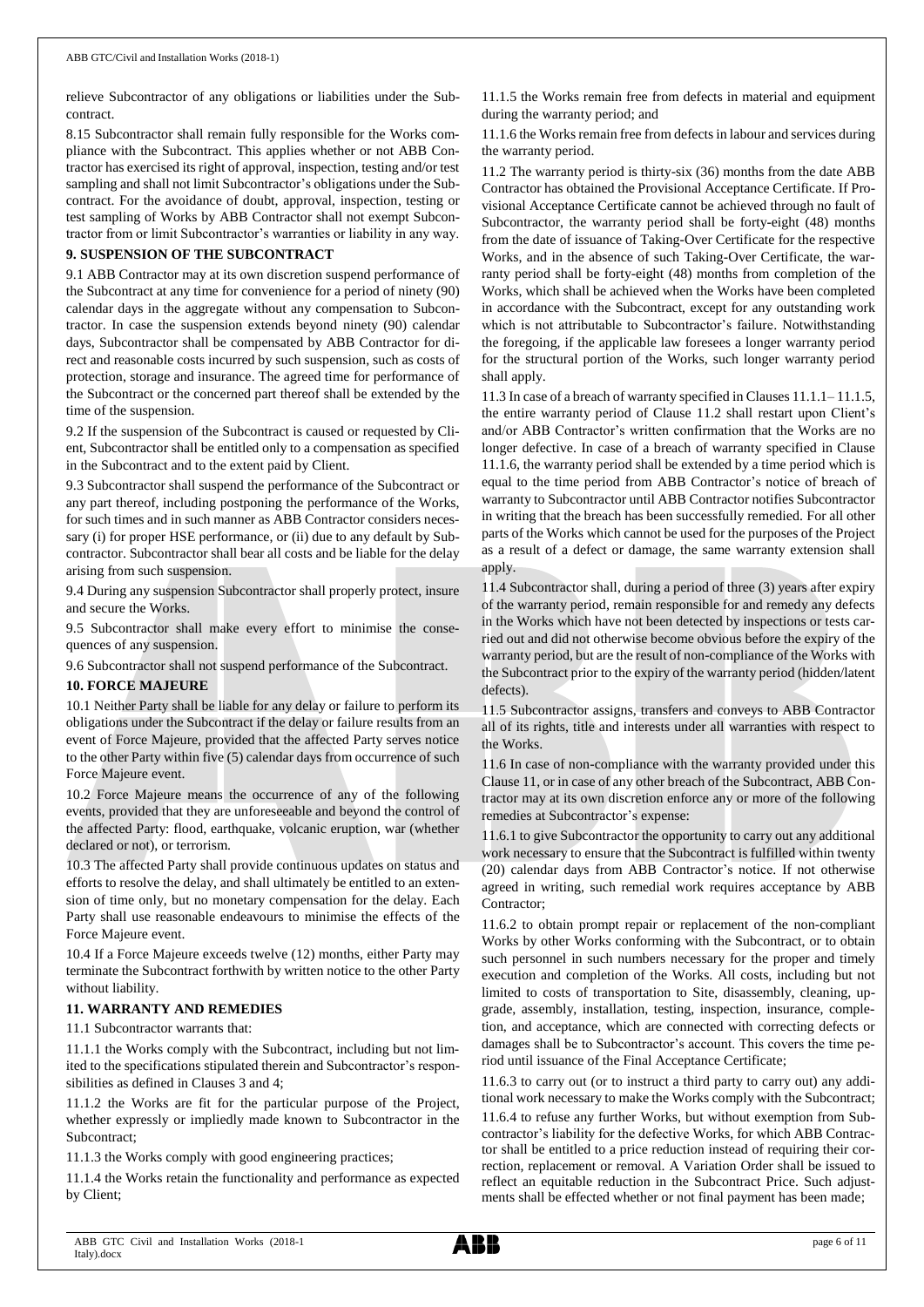11.6.5 to claim such costs and damages as may have been sustained by ABB Contractor as a result of Subcontractor's breach;

11.6.6 to terminate the Subcontract in accordance with Clause 18.1.

11.7 The rights and remedies available to ABB Contractor under the Subcontract are cumulative and are not exclusive of any rights or remedies available under warranty, at law or in equity.

## **12. STEP IN**

If Subcontractor fails to perform the Works or any part thereof in accordance with the Subcontract, including but without limitation to the Schedule, and if Subcontractor fails to take satisfactory actions (acceptable to ABB Contractor) to commence correction within seven (7) calendar days after receipt of written notice from ABB Contractor, ABB Contractor may, at its own discretion and in addition to any other remedy or rights it may have, take the Works (or relevant part thereof) and employ other subcontractors to complete the Works (or relevant part thereof) or complete it by using its own resources. Any such work shall be performed at Subcontractor's risk and expense. ABB Contractor shall have the right to take possession at Subcontractor's premises of any uncompleted part of the Works and use all drawings, technical information related to the Works, materials, equipment and other property provided (or to be provided) or used by Subcontractor and use it as ABB Contractor deems fit in order to complete the Works. If ABB Contractor's costs for so completing the Works exceed the amount which would have been due to Subcontractor if the Works had been completed by it, Subcontractor shall pay the amount in excess of the Subcontract Price to ABB Contractor, who otherwise may deduct such amount from any money that is or will become due to Subcontractor or from any of Subcontractor's financial guarantees.

# **13. SUBCONTRACT PRICE, PAYMENT, INVOICING**

13.1 The Subcontract Price is deemed to cover all obligations of Subcontractor under the Subcontract and includes the costs of the Works specified and all other costs necessary for the performance of the Works, including but not limited to supervision, fees, taxes, duties, transportation, profit, overhead, licenses, permits, and travel, whether indicated or described or not.

13.2 The prices stipulated in the Subcontract are firm unless amended in a Variation Order.

13.3 The payment terms and the applicable procedures are specified in the Subcontract.

13.4 Subcontractor shall submit invoices in an auditable form, complying with applicable laws, generally accepted accounting principles and ABB Contractor requirements, containing the following minimum information: Subcontractor name, address and reference person including contact details; invoice date; invoice number; Order number and Subcontractor number; address of ABB Contractor; quantity; specification of Works; price (total amount invoiced); currency; tax or VAT amount; tax or VAT number; Authorized Economic Operator and/or Approved Exporter Authorization number and/or other customs identification number, if applicable.

13.5 Invoices shall be issued to ABB Contractor and be accompanied by interim release of liens or encumbrances. The submission of an invoice is deemed to be a confirmation by Subcontractor that it has no additional claims, except as may already have been submitted in writing, for anything that has occurred up to and including the last day of the period covered by such invoice.

13.6 Subcontractor shall make payment in due time for all equipment and labour used in connection with the performance of the Subcontract in order to avoid the imposition of any liens or encumbrances against any portion of the Works and/or the Project. In case of the imposition of such liens or encumbrances by any person who has supplied such equipment or labour, or by any other person claiming by, through or under Subcontractor, Subcontractor shall, at its own expense, promptly take all action necessary to cause such liens or encumbrances to be released or discharged. Upon ABB Contractor's request, Subcontractor shall furnish satisfactory evidence to verify compliance with the above.

In the alternative, ABB Contractor may at its own discretion pay to release the lien and withhold such amounts from Subcontractor.

13.7 ABB Contractor reserves the right to withhold the whole or part of any payment to Subcontractor which, in the opinion of ABB Contractor, is necessary for protection of ABB Contractor from loss on account of claims against Subcontractor, or failure by Subcontractor to make due payments to its subcontractors or employees, or not having paid taxes, dues or social insurance contributions. ABB Contractor reserves the right to set off such amount owed to Subcontractor, or withhold payment for Works not performed in accordance with the Subcontract. However, Subcontractor has no right to set off any amounts owed by ABB Contractor to Subcontractor, unless approved by ABB Contractor in writing.

13.8 Unless otherwise agreed with or instructed by ABB Contractor in writing, Subcontractor shall carry on and maintain the timely performance of the Works during arbitration and any dispute or disagreement with ABB Contractor, including but without limitation to a dispute or disagreement about ABB Contractor's withholding of payments due to Subcontractor.

## **14. FINANCIAL GUARANTEES**

14.1 Subcontractor shall submit financial guarantees as required in the Special Terms and Conditions, within fifteen (15) calendar days from Effective Date. The guarantees shall be issued by reputable banks accepted by ABB Contractor. The guarantees shall be unconditional, irrevocable and payable on first demand. Subcontractor's failure to provide such guarantees shall entitle ABB Contractor to claim compensation for costs and damages as may have been sustained by ABB Contractor as a result of such failure, without prejudice to any other rights ABB Contractor may have under the Subcontract. ABB Contractor may at its own discretion seek additional security from Subcontractor, such as a parent company or bank guarantee, in a form as provided in the Annexes.

14.2 The financial guarantees shall remain valid until issuance of the Final Acceptance Certificate. However, in case an advance payment guarantee is submitted, such guarantee shall remain valid until issuance of the Taking-Over Certificate.

14.3 If the Parties agree on increased prices, the financial guarantees shall be increased proportionally within twenty (20) calendar days from ABB Contractor's written confirmation of the increased prices, or otherwise the equivalent amount shall be deducted from each invoice and become reimbursable upon issuance of the Final Acceptance Certificate.

14.4 All costs related to financial guarantees are to the account of Subcontractor.

# **15. DOCUMENTATION**

15.1 Subcontractor shall at its expense:

15.1.1 submit, as part of the Works, the Subcontractor Documentation. Delay in submitting the Subcontractor Documentation is regarded a delay in providing the Works;

15.1.2 prepare translations into English and/or any other language if so required by ABB Contractor;

15.1.3 immediately upon receipt of Client's and/or ABB Contractor's technical specification, carefully check such specifications and promptly notify ABB Contractor of any errors, omissions or discrepancies. ABB Contractor shall not bear any costs or liability in relation to any errors, omissions or discrepancies which Subcontractor ought to have found;

15.1.4 provide ABB Contractor with updated copies of the drawings ("as-built") and specifications showing all changes made during the performance of the Subcontract;

15.1.5 prior to (and as a condition for) issuance of the Taking-Over Certificate or, if earlier, at the dates set out in the Subcontract, furnish to ABB Contractor one set of drawings showing all changes during the performance of the Works.

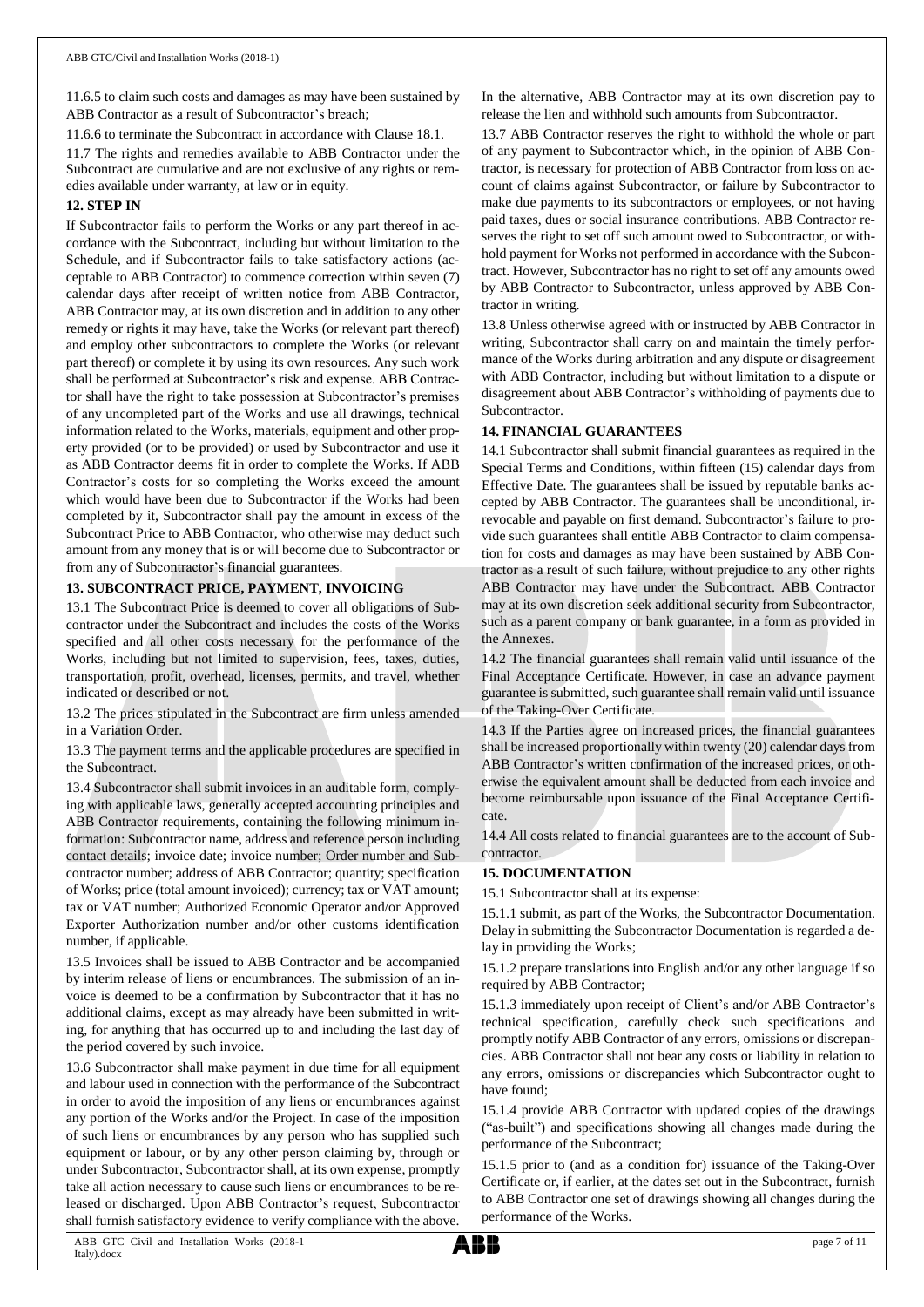15.2 Where certificates are required, Subcontractor shall submit such certificates at its expense and in accordance with ABB Contractor's instructions. Certificates are subject to approval by ABB Contractor, and Subcontractor shall not perform the Works represented by such certificates without such approval. Certificates shall identify the certified Works and include but not be limited to the following information: Subcontractor's name, name of the item, manufacturer's name, reference to the appropriate drawing, technical specification section and paragraph number.

15.3 All Subcontractor Documentation is subject to approval by ABB Contractor. Subcontractor is not entitled to any compensation for Works performed prior to such approval to the extent that Works have to be modified as a result of ABB Contractor's comments.

15.4 ABB Contractor shall comment on Subcontractor Documentation within the time period specified in the Subcontract, provided that the Subcontractor Documentation is in a status that enables ABB Contractor to decide if the Subcontractor Documentation is to be approved or revised.

15.5 Subcontractor Documentation commented by ABB Contractor shall be corrected and resubmitted for approval within seven (7) calendar days from the date of receipt of ABB Contractor's comments.

15.6 Approvals by ABB Contractor do not constitute acceptance of the details, general design, calculations, analyses, test methods, certificates, materials or other concerned items of the Works and do not relieve Subcontractor from full compliance with the Subcontract. Final acceptance of the Works is exclusively subject to issuance of the Final Acceptance Certificate.

15.7 Any drawings and documents provided by ABB Contractor remain the exclusive property of ABB Contractor and shall not be used by Subcontractor for any other purpose than performing the Subcontract. Such drawings and documents shall not be copied, reproduced or transmitted in whole or in part to any third party without the prior written consent of ABB Contractor. All drawings and documents provided by ABB Contractor shall be returned upon ABB Contractor's request. 15.8 Subcontractor shall keep all Subcontractor Documentation at least for ten (10) years after issuance of the Taking-Over Certificate or any such longer time required by applicable law.

## **16. LIABILITY AND INDEMNITY**

16.1 Subcontractor shall indemnify ABB Contractor and Client against all liabilities, losses, damages, injuries, costs, actions, suits, claims, demands, charges or expenses whatsoever arising in connection with death or injury suffered by persons employed by Subcontractor or any of its subcontractors.

16.2 Without prejudice to applicable mandatory law, Subcontractor shall, without limitation, indemnify and hold harmless ABB Contractor and Client from all liabilities, damages, costs, losses or expenses incurred as a result of Subcontractor's breach of the Subcontract. Subcontractor shall, without limitation, indemnify and hold harmless ABB Contractor from any claim made by a third party against ABB Contractor in connection with the Works, including but without limitation to claims that such Works infringe a third party's Intellectual Property Rights. Upon ABB Contractor's request, Subcontractor shall assume and pay for the defence of ABB Contractor against any third party claims.

16.3 Subcontractor assumes full responsibility for the acts or omissions of its employees and/or subcontractors as if such acts or omissions were those of Subcontractor.

16.4 ABB Contractor reserves the right to set off any claims under the Subcontract against any amounts owed to Subcontractor.

## **17. INSURANCE**

17.1 Until issuance of the Final Acceptance Certificate and as required in the Special Terms and Conditions, Subcontractor shall maintain at its expense with reputable and financially sound insurers acceptable to ABB Contractor the following type of insurances: public liability insurance, statutory worker's compensation/employer's liability insurance.

17.2 All insurance policies shall be endorsed to include ABB Contractor as additional insured and provide a waiver of insurer's right of subrogation in favour of ABB Contractor. All insurance policies and waivers of recourse shall, upon request by ABB Contractor, be extended to also similarly apply to Client. Subcontractor shall no later than the Effective Date provide to ABB Contractor certificates of insurance as well as confirmation that premiums have been paid. Subcontractor shall also provide upon ABB Contractor's request copies of such insurance policies.

17.3 In case of loss or damage related to the covers in Clause 17, all deductibles shall be to Subcontractor's account.

17.4 Subcontractor shall furnish notice to ABB Contractor within thirty (30) calendar days of any cancellation or non-renewal or material change to the terms of any insurance.

17.5 All Subcontractor policies (except worker's compensation/employer's liability) are considered primary insurance and any insurance carried by ABB Contractor shall not be called upon by Subcontractor's insurers to contribute or participate on the basis of contributing, concurrent, double insurance or otherwise.

17.6 Should Subcontractor fail to provide insurance certificates and maintain insurance according to Clause 17, ABB Contractor may procure such insurance cover at Subcontractor's expense.

17.7 Any compensation received by Subcontractor shall be applied towards the replacement and/or restoration of the Works.

17.8 Nothing in this Clause 17 shall relieve Subcontractor from any liability towards ABB Contractor. The insured amounts cannot be considered as limitation of liability.

## **18. TERMINATION**

18.1 ABB Contractor may at its own discretion terminate the Subcontract for convenience in whole or in part at any time with immediate effect by written notice to Subcontractor. Upon receipt of such notice, Subcontractor shall stop performance of the Subcontract. ABB Contractor shall pay Subcontractor for the Works performed and for the materials purchased for execution of the Works before termination which cannot be used by Subcontractor for other purposes (such Works and materials shall become property of ABB Contractor upon payment), and other verified, proven and direct expenses incurred for discontinuing the Subcontract. However, in no event shall the total amount to be paid by ABB Contractor exceed the amount of accumulated costs as stated in the Special Terms and Conditions, or in the absence thereof the amount due by ABB Contractor at the time of termination according to the Subcontract. Subcontractor shall have no further claim for compensation due to such termination. Subcontractor waives any claim for compensation of loss of anticipated profits.

18.2 ABB Contractor may at its own discretion terminate the Subcontract with immediate effect if:

18.2.1 Subcontractor commits a breach of its obligations under the Subcontract, and fails to remedy that breach within ten (10) calendar days of receiving written notice from ABB Contractor requiring its remedy; or

18.2.2 subject to Clause 7.3, the maximum amount of liquidated damages payable by Subcontractor is reached, or, subject to Clause 7.5, it is clear from the circumstances that a delay will occur in providing the Works which would entitle ABB Contractor to maximum liquidated damages; or

18.2.3 Subcontractor fails to provide, if requested by ABB Contractor, adequate assurance of Subcontractor's future performance, whereby ABB Contractor shall be the sole judge of the adequacy of said assurance; or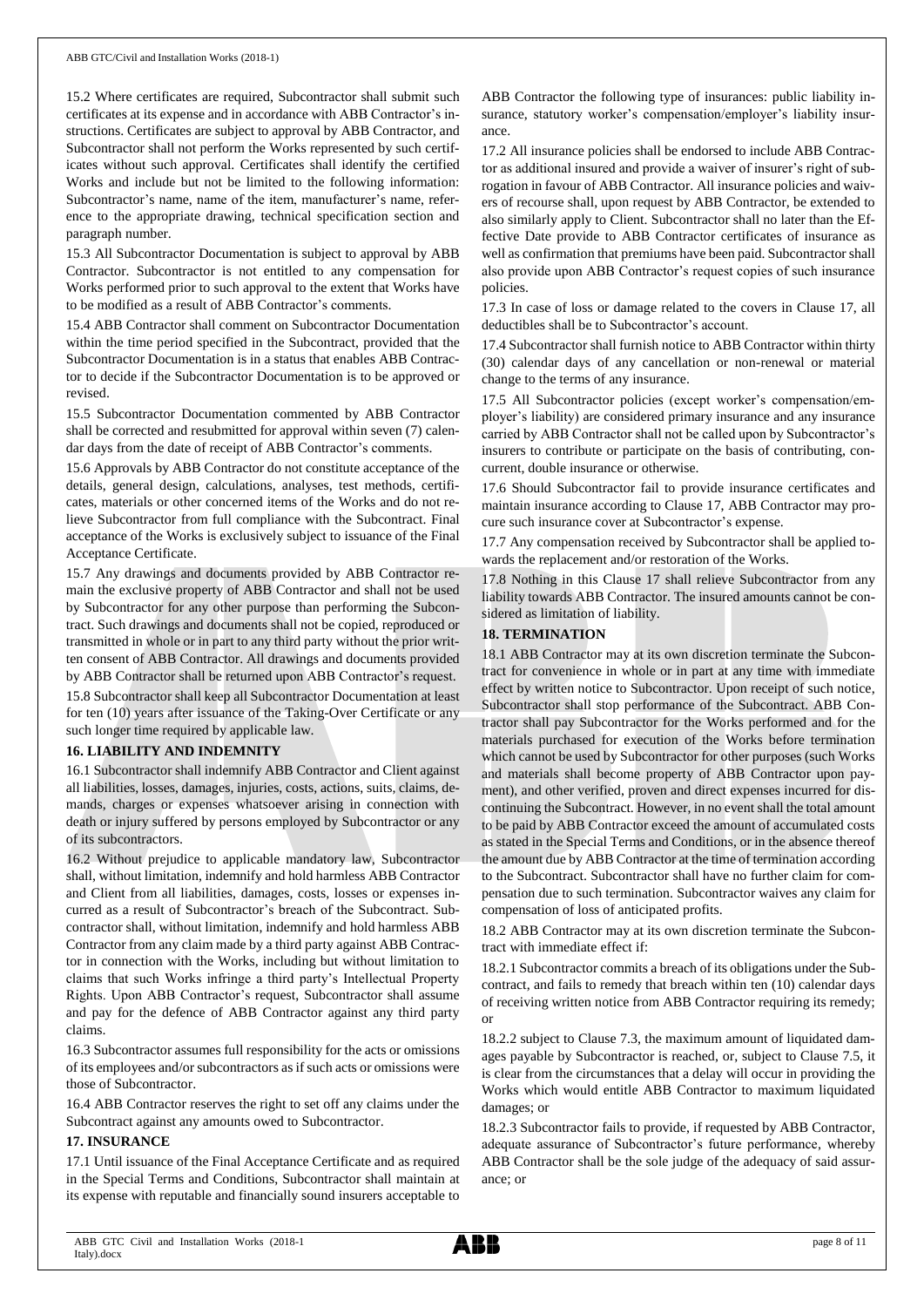18.2.4 there is any adverse change in the position, financial or otherwise, of Subcontractor, whereby and without limitation:

a) Subcontractor becomes insolvent; or

b) an order is made for the winding up of Subcontractor; or

c) documents are filed with a court of competent jurisdiction for the appointment of an administrator of Subcontractor; or

d) Subcontractor makes any arrangement or composition with its creditors, or makes an application to a court of competent jurisdiction for the protection of its creditors in any way; or

18.2.5 Subcontractor ceases, or threatens to cease, performing a substantial portion of its business, whether voluntarily or involuntarily, that has or will have an adverse effect on Subcontractor's ability to perform its obligations under the Subcontract; or

18.2.6 any representation or warranty made by Subcontractor in the Subcontract is not true or inaccurate, and if such lack of truth or accuracy can reasonably be expected to result in an adverse impact on ABB Contractor, unless cured within ten (10) calendar days after the date of written notice of such lack; or

18.2.7 there is a change of control of Subcontractor.

18.3 Upon termination according to Clause 18.2, ABB Contractor shall be entitled to reclaim all sums which ABB Contractor has paid to Subcontractor under the Subcontract and to claim compensation for any costs, losses or damages incurred whatsoever in connection with such termination. Subcontractor shall at its own expense promptly remove from the Site all portions of the Works which are defective or otherwise not conforming to the Subcontract and which have not been corrected, unless removal is waived by ABB Contractor.

18.4 If Subcontractor does not remove the defective or non-conforming Works immediately upon written notice from ABB Contractor, ABB Contractor, at its own discretion, may (or may instruct a third party to) remove and store them at the expense of Subcontractor. If Subcontractor does not pay the costs of such removal and storage within ten (10) calendar days thereafter, ABB Contractor may upon ten (10) additional calendar days' written notice at its own discretion sell such items at auction or at private sale and account for the net proceeds thereof, after deducting all costs of such sale and other costs that should have been borne by Subcontractor. If such sales do not cover all costs of sale and other costs which Subcontractor should have borne, the difference shall be charged to Subcontractor. If payments then or thereafter due to Subcontractor are not sufficient to cover such amount, Subcontractor shall pay the difference to ABB Contractor.

18.5 Upon termination according to Clause 18.2, ABB Contractor, at its own discretion, may (or may employ other suppliers to) complete the Subcontract. Any such work shall be performed at Subcontractor's risk and expense. ABB Contractor may at its own discretion take possession at Subcontractor's premises and/or at Site of any uncompleted part of the Works and use all Subcontractor Documentation, Subcontractor Equipment and other property provided (or to be provided) or used by Subcontractor and use it as ABB Contractor deems fit in order to complete the Works. If ABB Contractor's costs for so completing the Works exceed the amount which would have been due to Subcontractor had the Works been completed by Subcontractor, Subcontractor shall pay the amount of such excess to ABB Contractor or it shall be deducted from any money due or money that will become due to Subcontractor or from any of Subcontractor's financial guarantees.

18.6 Upon termination according to Clause 18.2, ABB Contractor may enter into, and Subcontractor shall undertake to assign, any agreements with Subcontractor's subcontractors. Any costs related to such assignments shall be to the account of Subcontractor.

18.7 In case the Main Contract is terminated for reasons other than Subcontractor's performance and if ABB Contractor, as a result thereof, terminates the Subcontract, compensation to be paid to Subcontractor shall correspond to the compensation paid by Client to ABB Contractor for the respective part of the Subcontract.

18.8 On termination of the Subcontract, Subcontractor shall immediately deliver to ABB Contractor all copies of information or data provided by ABB Contractor to Subcontractor for the purposes of the Subcontract. Subcontractor shall certify to ABB Contractor that Subcontractor has not retained any copies of such information or data.

18.9 On termination of the Subcontract, Subcontractor shall immediately deliver to ABB Contractor all specifications, programs and other information, data, and Subcontractor Documentation regarding the Works which exist in any form whatsoever at the date of such termination, whether or not then complete.

18.10 Termination of the Subcontract, however arising, shall not affect or prejudice the accrued rights of the Parties as at termination.

## **19. COMPLIANCE, INTEGRITY**

19.1 Subcontractor shall perform the Works in compliance with all relevant laws, regulations, and codes of practice.

19.2 Subcontractor and its subcontractors must comply with the ABB Lists of Prohibited and Restricted Substances and with the reporting and other requirements regarding Conflict Minerals made available under **[www.abb.com](http://www.abb.com/) – Supplying – Material Compliance** or otherwise and shall provide ABB Contractor with documents, certificates and statements as requested. Any statement made by Subcontractor to ABB Contractor (whether directly or indirectly) with regard to materials used for or in connection with the Works shall be deemed to be a representation under the Subcontract.

19.3 Subcontractor represents and warrants that it is and will remain fully compliant with all applicable trade and customs laws, regulations, instructions, and policies, including, but not limited to, satisfying all necessary clearance requirements, proofs of origin, export and import licenses and exemptions from, and making all proper filings with appropriate governmental bodies and/or disclosures relating to the provision of services, the release or transfer of goods, hardware, software and technology.

19.4 No material or equipment included in or used for the Works must originate from any company or country listed in any relevant embargo issued by the authority in the country where the Works shall be used or an authority otherwise having influence over the equipment and material forming part of the Works. If any of the Works are or will be subject to export restrictions, it shall be Subcontractor's responsibility to promptly inform ABB Contractor in writing of the particulars of such restrictions.

19.5 Both Parties warrant that each will not, directly or indirectly, and that each has no knowledge that other persons will, directly or indirectly, make any payment, gift or other commitment to its customers, to government officials or to agents, directors and employees of each Party, or any other party in a manner contrary to applicable laws (including but not limited to the U. S. Foreign Corrupt Practices Act, the UK Bribery Act 2010 and, where applicable, legislation enacted by member states and signatories implementing the OECD Convention Combating Bribery of Foreign Officials), and shall comply with all relevant laws, regulations, ordinances and rules regarding bribery and corruption. Nothing in the Subcontract shall render either Party or any of its Affiliates liable to reimburse the other for any such consideration given or promised.

19.6 Subcontractor herewith acknowledges and confirms that Subcontractor has received a copy of ABB's Code of Conduct and ABB's Supplier Code of Conduct or has been provided information on how to access both ABB Codes of Conduct online under **[www.abb.com/Integ](http://www.abb.com/Integrity)[rity](http://www.abb.com/Integrity)**. Subcontractor agrees to perform its contractual obligations in accordance with both ABB Codes of Conduct.

19.7 ABB has established reporting channels where Subcontractor and its employees may report suspected violations of applicable laws, policies or standards of conduct: Web portal: **[www.abb.com/Integrity](http://www.abb.com/Integrity) – Reporting Channels**; contact details specified on this Web portal.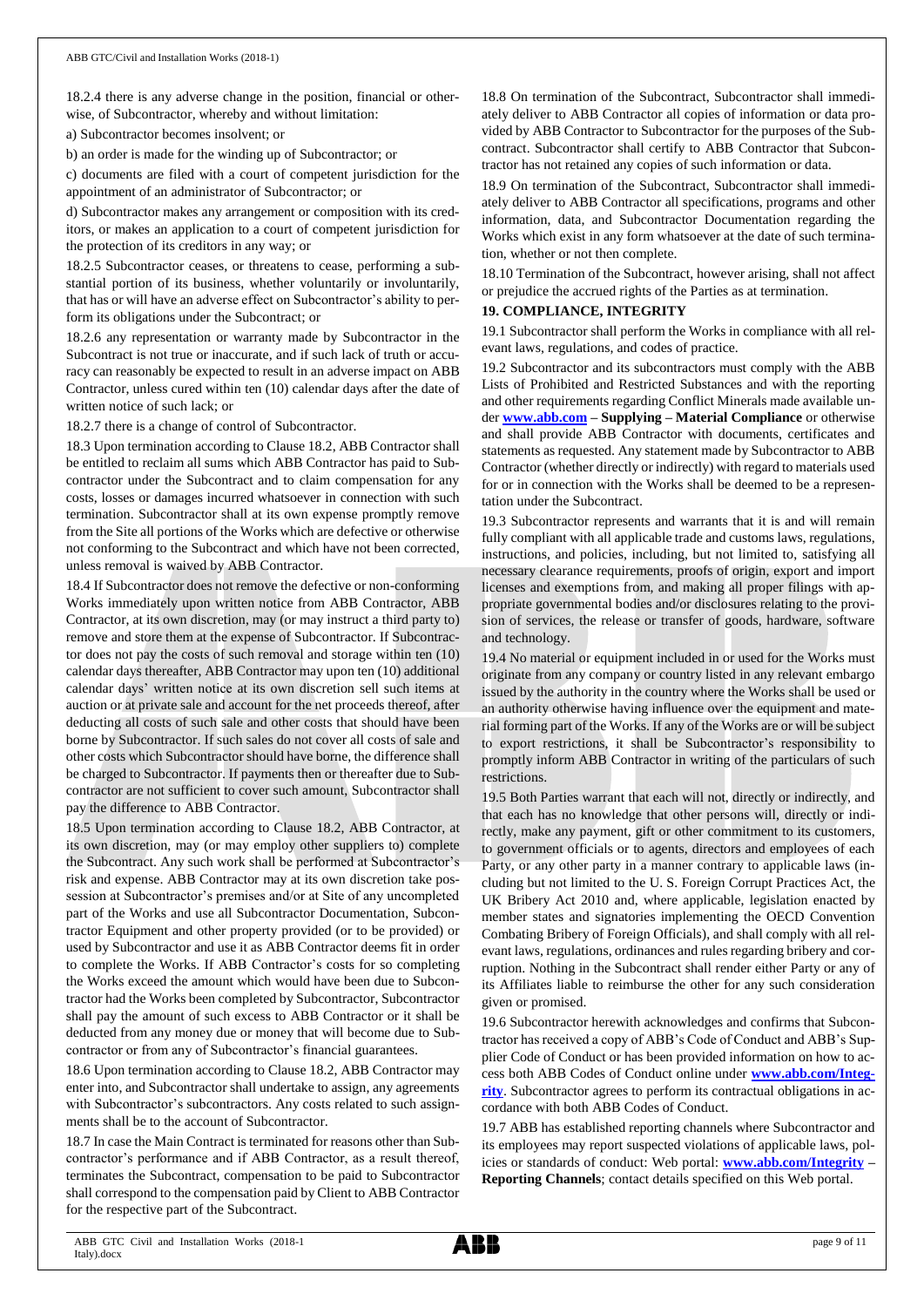19.8 Any violation of an obligation contained in this Clause 19 is a material breach of the Subcontract and entitles the other Party to terminate the Subcontract with immediate effect and without prejudice to any further rights or remedies available thereunder or at law. Notwithstanding anything to the contrary in the Subcontract, Subcontractor shall, without limitation, indemnify and hold harmless ABB Contractor from all liabilities, damages, costs or expenses incurred as a result of any such violation and/or termination of the Subcontract, or arising from export restrictions concealed by Subcontractor.

# **20. ASSIGNMENT AND SUBCONTRACTING**

20.1 Subcontractor shall neither assign, nor transfer, encumber nor subcontract the Subcontract, nor any parts thereof (including any monetary receivables from ABB Contractor) without prior written approval of ABB Contractor.

20.2 ABB Contractor may at its own discretion assign, transfer, encumber, subcontract or deal in any other manner with the Subcontract or parts thereof to its Affiliates.

#### **21. NOTICES AND COMMUNICATION**

21.1 Any notice shall be given in the language of the Subcontract by registered mail, courier, fax or by e-mail to the address of the relevant Party as stated in the Subcontract or to such other address as such Party may have notified in writing. E-mail and fax require written confirmation of the receiving Party.

21.2 ABB Contractor's and Subcontractor's representatives shall have weekly meetings at Site starting in the first week of execution of the Works at Site, or whenever requested by ABB Contractor, to discuss matters relating to the performance of the Works. Subcontractor shall ensure that its representatives attending such meetings are competent and authorised to discuss and decide such matters, and have available all information and documents which may be required. ABB Contractor's representative shall prepare minutes for every meeting and submit them to Subcontractor's representative for comments and approval. Subcontractor's representative shall reply to the draft minutes within seventy-two (72) hours of receipt, otherwise, ABB Contractor's draft minutes shall be deemed approved and final.

## **22. WAIVERS**

Failure to enforce or exercise any term of the Subcontract does not constitute a waiver of such term and does not affect the right later to enforce such or any other term therein contained.

## **23. GOVERNING LAW AND DISPUTE SETTLEMENT**

23.1 The Subcontract is governed by the laws of the country (and/or the state, as applicable) where ABB Contractor is registered, however under exclusion of its conflict of law rules and the United Nations Convention on International Sale of Goods.

23.2 If ABB Contractor and Subcontractor are registered in the same country, any dispute arising in connection with the Subcontract which cannot be settled amicably or by mediation shall be submitted for resolution to the jurisdiction of the competent courts at ABB Contractor's place of registration.

23.3 If ABB Contractor and Subcontractor are registered in different countries, any dispute arising in connection with the Subcontract which cannot be settled amicably or by mediation shall be finally settled under the Rules of Arbitration of the International Chamber of Commerce by three arbitrators appointed in accordance therewith. Place of arbitration shall be ABB Contractor's place of registration. The language of the proceedings and of the award shall be English. The decision of the arbitrators is final and binding upon both Parties, and neither Party may appeal for revision.

23.4 Subcontractor shall keep such contemporary records as may be necessary to substantiate any claim. Without admitting ABB Contractor's liability, ABB Contractor may at its own discretion, after receiving any claim notice from Subcontractor, monitor the record-keeping and instruct Subcontractor to keep further contemporary records. ABB

Contractor is entitled either itself or using such reputable and competent agents or representatives as it may authorize at its own discretion to audit the systems and retain records of Subcontractor specific to the Subcontract and Subcontractor shall ensure that ABB Contractor has similar rights to audit the systems and retain the records of any Subcontractor's subcontractors. No such audit or inspection shall relieve Subcontractor of liability or responsibility.

# **24. CONFIDENTIALITY, DATA SECURITY, DATA PROTECTION**

24.1 Subcontractor shall keep in strict confidence all ABB Contractor Data and any other information concerning ABB Contractor's or its Affiliates' business, their products and/or their technologies which Subcontractor obtains in connection with the Works to be performed (whether before or after acceptance of the Subcontract). Subcontractor shall restrict disclosure of such confidential material to such of its employees, agents or subcontractors or other third parties as need to know the same for the purpose of the performance of the Works to ABB Contractor. Subcontractor shall ensure that such employees, agents, subcontractors or other third parties are subject to and comply with the same obligations of confidentiality as applicable to Subcontractor and shall be liable for any unauthorized disclosures.

24.2 Subcontractor shall apply appropriate safeguards, adequate to the type of ABB Contractor Data to be protected, against the unauthorised access or disclosure of ABB Contractor Data and protect such ABB Contractor Data in accordance with the generally accepted standards of protection in the related industry, or in the same manner and to the same degree that it protects its own confidential and proprietary information – whichever standard is higher. Subcontractor may disclose confidential information to Permitted Additional Recipients (which means Subcontractor's authorised representatives, including auditors, counsels, consultants and advisors) provided always that (i) such information is disclosed on a strict need-to-know basis, and (ii) such Permitted Additional Recipients sign with Subcontractor a confidentiality agreement with terms substantially similar hereto or, where applicable, are required to comply with codes of professional conduct ensuring confidentiality of such information. Subcontractor shall comply with, and ensure that the Permitted Additional Recipients comply with, any security procedure, policy or standard provided to Subcontractor by ABB Contractor or any of its Affiliates from time to time, and in particular with the ABB Cyber Security Requirements for Suppliers as made available under **[www.abb.com/Supplying/Cybersecurity](http://www.abb.com/Supplying/Cybersecurity)**, or as otherwise set out in the Subcontract.

24.3 Subcontractor shall not (i) use ABB Contractor Data for any other purposes than for performing the Works, or (ii) reproduce the ABB Contractor Data in whole or in part in any form except as may be required by the respective contractual documents, or (iii) disclose ABB Contractor Data to any third party, except to Permitted Additional Recipients or with the prior written consent of ABB Contractor.

24.4 Subcontractor shall install and update at its own costs required adequate virus protection software and operating system security patches for all computers and software utilized in connection with providing the Works.

24.5 Subcontractor shall inform ABB Contractor without delay about suspicion of breaches of data security or other serious incidents or irregularities regarding any ABB Contractor Data.

24.6 Subcontractor agrees that ABB Contractor is allowed to provide any information received from Subcontractor to any Affiliate of ABB Contractor. Subcontractor shall obtain in advance all necessary approval or consent for ABB Contractor to provide such information to ABB Contractor's Affiliates if such information is confidential for any reason or subject to applicable data protection or privacy laws and regulations.

## **25. SEVERABILITY**

The invalidity or unenforceability of any term of the Subcontract shall not adversely affect the validity or enforceability of the remaining